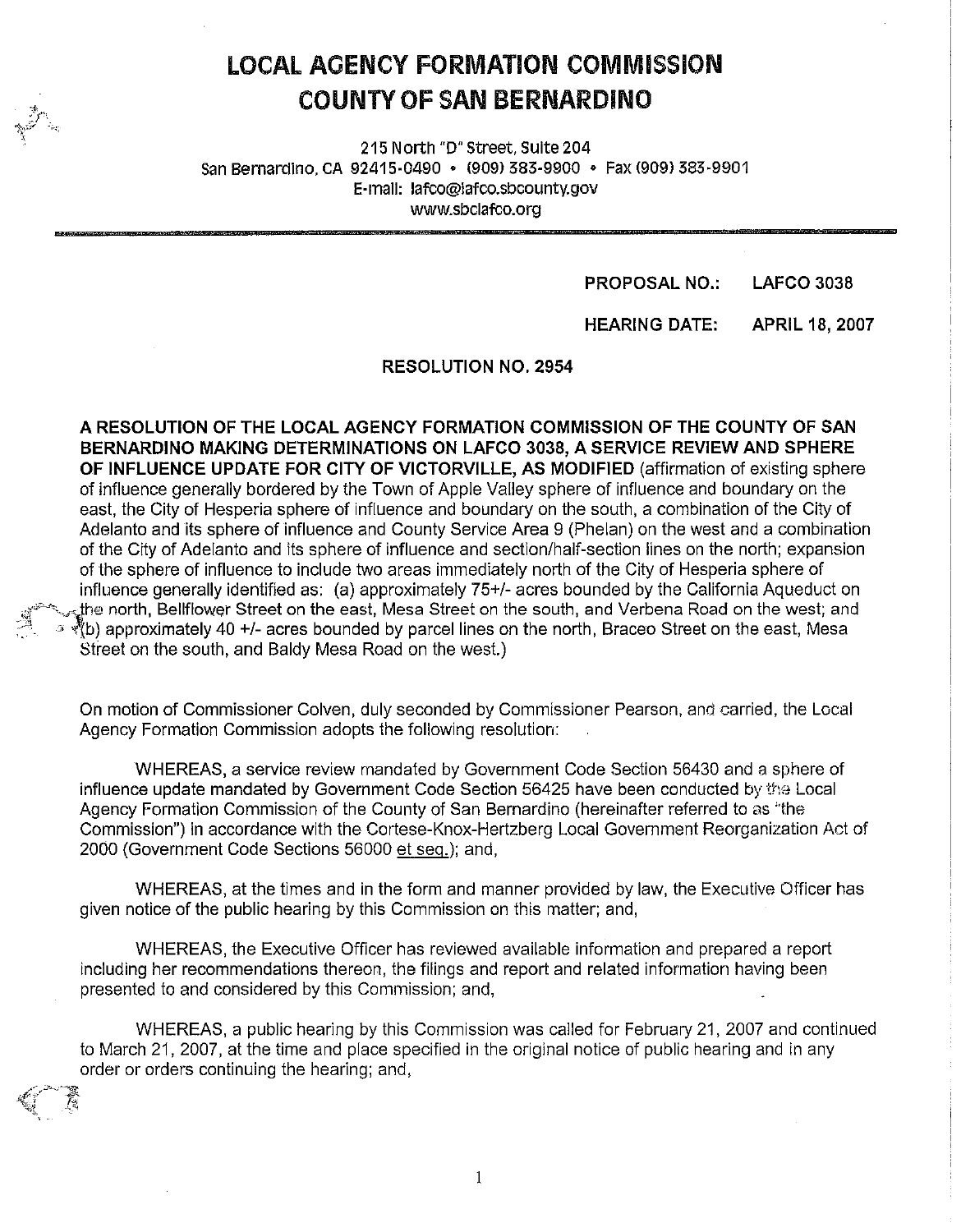WHEREAS, at the hearing, this Commission heard and received all oral and written protests; the Commission considered all objections and evidence which were made, presented, or filed; and all persons present were given an opportunity to hear and be heard in respect to any matter relating to the review, in evidence presented at the hearing; and,

WHEREAS, at the hearing the Commission determined to defer consideration of the 37,000 +/ acre expansion proposed by the City of Victorville until following completion of the City's General Plan Update, expand it to include a review of the expansion of the sphere of the Victorville Water District (consolidated water district), and assign it an identification as LAFCO 3082 - Sphere of Influence Amendment (Expansions) for the City of Victorville and the Victorville Water District; and,

WHEREAS, a statutory exemption has been issued pursuant to the provisions of the California Environmental Quality Act (CEQA) indicating that this service review and sphere of influence update are statutorily exempt from CEQA and such exemption was adopted by this Commission on March 21, 2007. The Clerk was directed to file a Notice of Exemption within five working days of its adoption; and,

WHEREAS, based on presently existing evidence, facts, and circumstances filed with the Local Agency Formation Commission and considered by this Commission, it is determined that the sphere of influence for the City of Victorville should be: (1) affirmed as it currently exists, as more specifically described in maps and legal descriptions on file in the LAFCO staff office and (2) modified and expanded in two areas along its southeastern boundary, north of Mesa Street between Baldy Mesa Road and Bellflower Street to be coterminous with the City of Hesperia sphere of influence; and,

WHEREAS, the following findings are made in conformance with Government Code Section 56430 and local Commission policy:

### **1. Infrastructure Needs & Deficiencies**

The materials submitted by the City of Victorville identified seven key services (i.e., water, wastewater, storm drainage, streets, fire, police, and parks) and noted the most urgent needs and deficiencies with each service. The over-arching issue affecting infrastructure is the region's rapid growth and development. The City plans to invest approximately \$290 million over the next five years in infrastructure improvements for the seven services identified. A majority of the costs will be paid for through development impact fees and developer requirements.

At present, the City provides water service only to the Southern California Logistics Airport (SCLA) which currently has approximately 100 connections serving 2,700 jobs. Ultimately the SCLA is expected to provide 22,000 jobs and have a demand of 4,500 acre feet of water. The City does not have sufficient existing water rights to meet projected demand at build-out of the SCLA; however, the Victor Valley Water District (VVWD) has contracted with the City to provide potable water service to SCLA. The City is preparing a Master Plan for Water Services for the SCLA but that Plan has not yet been adopted and it is unclear, given the overdraft of the groundwater basin, where the City would purchase the necessary future supplies. In addition there are issues with water quality, including organics and arsenic, and current water pressure. The City plans to invest \$9.2 million in the next five years to upgrade the water system serving the SCLA and its environs.

Regarding water service to other portions of the City and its current and proposed sphere of influence, the City noted that the overdraft of the groundwater basin, concerns regarding water quality, not fully utilizing recycled water, and a lack of an assured future water supply were critical issues. In addition, it noted that some water agencies within the City have, in the past, projected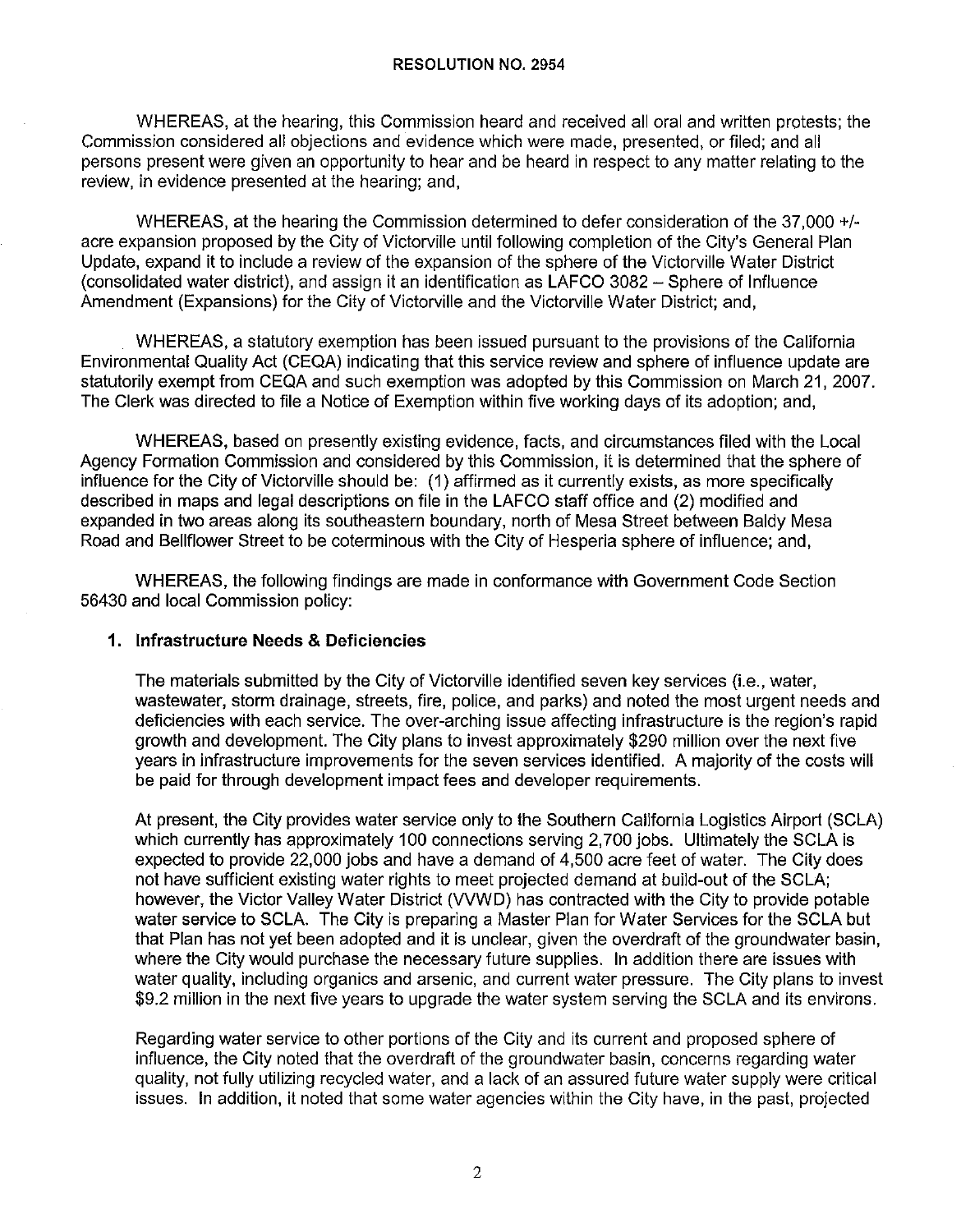growth that is substantially lower than the City's projections. The report notes that more collaboration among water suppliers and the primary land use authority must occur; thus supporting the request for consolidation of the agencies under the direction of the City Council of the City of Victorville as a subsidiary district.

The City provides wastewater services to approximately 86% of the residents of the City through its subsidiary Victorville Sanitary District (VSD) but does not provide service to any areas outside the City's boundaries. County Service Area (CSA) 42 collects wastewater from within the Oro Grande community (predominately within the Victorville sphere of influence and a portion within city boundaries) and CSA 64 collects wastewater from the Spring Valley Lake community (a portion of which is within existing City boundaries, with the majority of its boundaries within the City of Victorville sphere of influence; however, its territory is divided between the sphere of influence of the City of Victorville and the Town of Apple Valley along the Mojave River). The Victor Valley Wastewater Reclamation Authority (VVWRA), a joint powers authority comprised of the VSD, the Town of Apple Valley, the Hesperia Water District and the County of San Bernardino, provides regional collection and treatment to all three local service providers. The City of Adelanto removed itself from the WWRA during the 1990s and constructed its own wastewater treatment plant westerly of the SCLA. The WWRA's current capacity is 12 million gallons per day (mgd} and is projected to be 18 mgd by 2008. The demand for regional treatment capacity at buildout is projected to be 22 mgd. Currently the City, through the VSD, sends 8.3 mgd to the WWRA facilities.

The City noted that projected growth within the City General Plan exceeds existing treatment capacity for its wastewater system. The City is planning \$13 million in capital improvements in addition to the system improvements constructed by developers. In addition, storm water concerns will grow as development and impervious surfaces increase; the City is planning \$15 million in improvements in the next five years but noted that the "Storm drainage system will not operate at full capacity until vacant land areas are developed and infrastructure completed." The City is preparing a Storm Water Master Plan which is expected to be adopted in 2007.

The City maintains 363 miles of streets with 12% identified as in need of repair. It maintains a goal of Level of Service (LOS) "C" for arterials and LOS "D" for intersections. LOS grades range from "A" to "F", with a grade of "A", "B" or "C" meaning that traffic moves relatively freely, without significant delays. A grade of "D" means delays become more noticeable, and an "E" means traffic volumes are at or close to capacity, resulting in significant delays and average speeds of no more than about one-third the uncongested speed. A grade of "F" means that traffic demand exceeds available capacity, with very slow, stop-and-go speeds and long delays of more than one minute. The City estimates that street improvements, including intersections along 1-15, will require an estimated \$140 million over the next five years. The City is currently completing a new traffic model as a part of its general plan update.

The City's past park standard was 2.1 acres of parks per 1,000 residents; it now is 3 acres per 1,000 residents. The City estimates that it will need 54 more parks when the existing sphere of influence is annexed and 438 more acres of park if the expanded sphere of influence is approved and annexed. The City estimates that the cost of new park facilities will be \$83 million through 2020.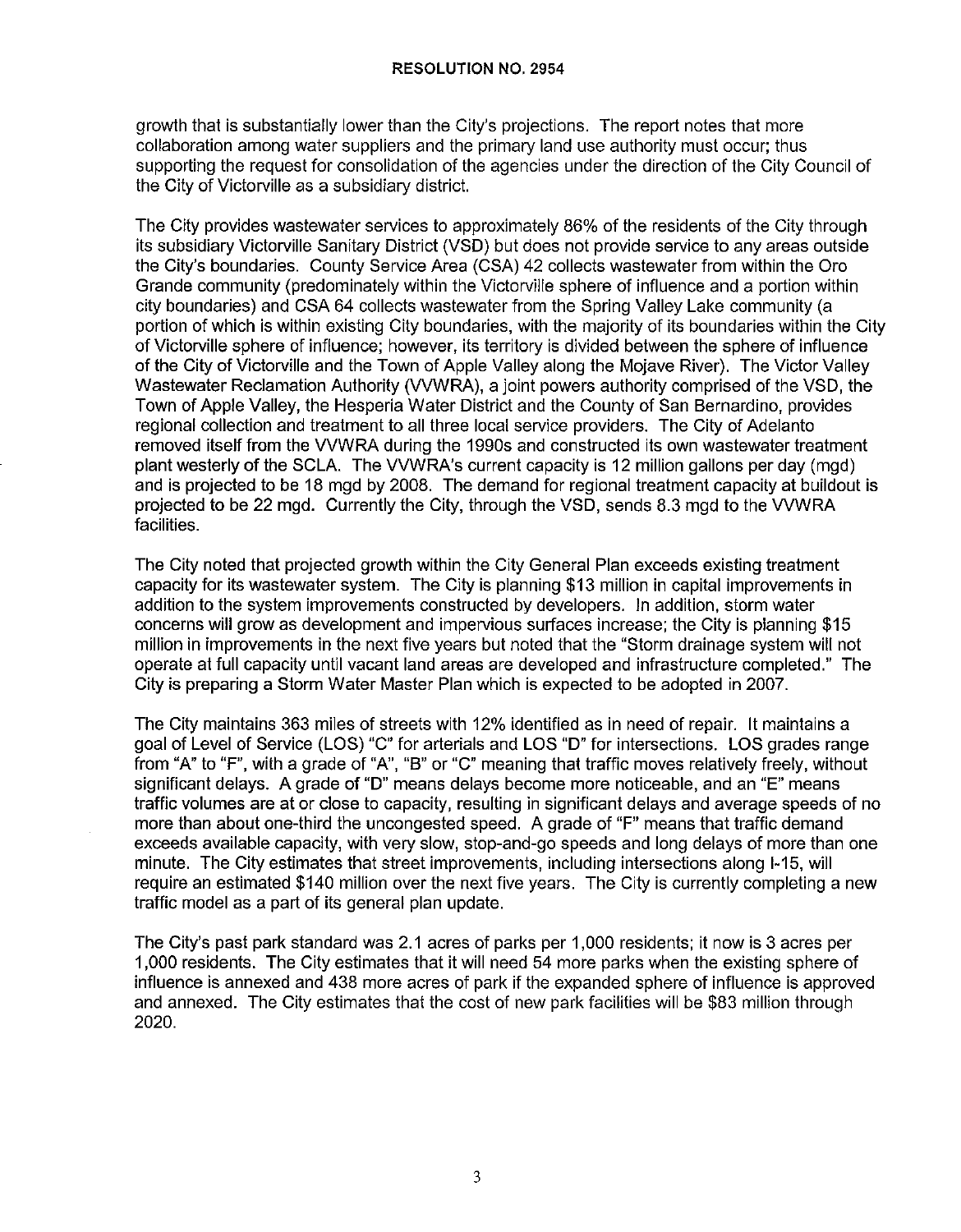Fire service demands will increase by 3% per year and the City will try to maintain a standard of a five-minute response time in heavily-populated areas. The demand for police service will also increase; the City is expected to invest \$9.6 million in police-related capital improvements through 2020.

The rapid pace of development has created significant infrastructure needs in the City of Victorville. The City is currently preparing numerous studies as well as updating its General Plan to address the needs identified.

## **2. Growth & Population Projections**

By 2000 the Inland Empire's combined population had increased by almost 100,000 residents each year. The 2000 Census data noted San Bernardino County's population at over 1.7 million, an increase of 20.5% over 1990 Census data. The Cities of Adelanto, Fontana, Highland, Rancho Cucamonga, Rialto, Yucaipa and Victorville recorded the highest percent growth; all increased in population by more than 25%. Overall, San Bernardino ranks as the fourth-highest populated county in California, and is projected to be home to more than 2.8 million residents by 2020, an increase of 65% over the 2000 data.

The City of Victorville currently has a population of 95,000, which is expected to increase to 134,000 by 2020, or approximately 40%. The City's projected population at build-out will be 340,000. The population within the City's existing sphere area is approximately 12,000 and is expected to double at build-out.

From 2000-2005 the rate of growth was 7% per year but increased in 2005 and 2006 to 11% and 10% respectively, with most growth occurring in the western and northern areas. The City's General Plan, which is currently being updated, will contain new population projections to guide future development.

## **3. Financing Constraints & Opportunities**

The City of Victorville submitted its 2006-2007 proposed budget as part of the service review. The largest source of revenues is from General Fund sources which amounted to approximately 21% of the City's total budget. The next two largest categories were "Development Impact Fees" and "State and Federal Grants", each at approximately 13% of the total budget. The revenue categories can be confusing since the City operates three subsidiary districts, and, by law, those subsidiary districts' budgets must be kept separate from the City's other revenues; however, they are included as an overall function of the general fund budget.

The City's Comprehensive Annual Fiscal Review (CAFR  $-$  a copy of which is on file in the LAFCO office) noted that " ... net assets serve as a useful indicator of a government's financial position. In the case of the City of Victorville, net assets increased by 5.5% at the close of the most recent fiscal year. ... At the end of the current fiscal year, the City of Victorville is able to report positive balances in all three categories of net assets, both for the government as a whole, as well as for its separate governmental and business-activities." However, the materials reported in the City's CAFR do not individually identify the subsidiary districts administered by the City  $-$  the Victorville Fire Protection District (VFPD), the Victorville Recreation and Park District (VRPD), and the VSD. Page 133 of the CAFR does provide a listing of the property tax revenues attributable to these three agencies and the internal City Streetlighting District, but no independent evaluation of the separate agencies is provided. In the City's proposed budget for FY 2006-07, the subsidiary districts are treated as departments of the City and combined in a single budget.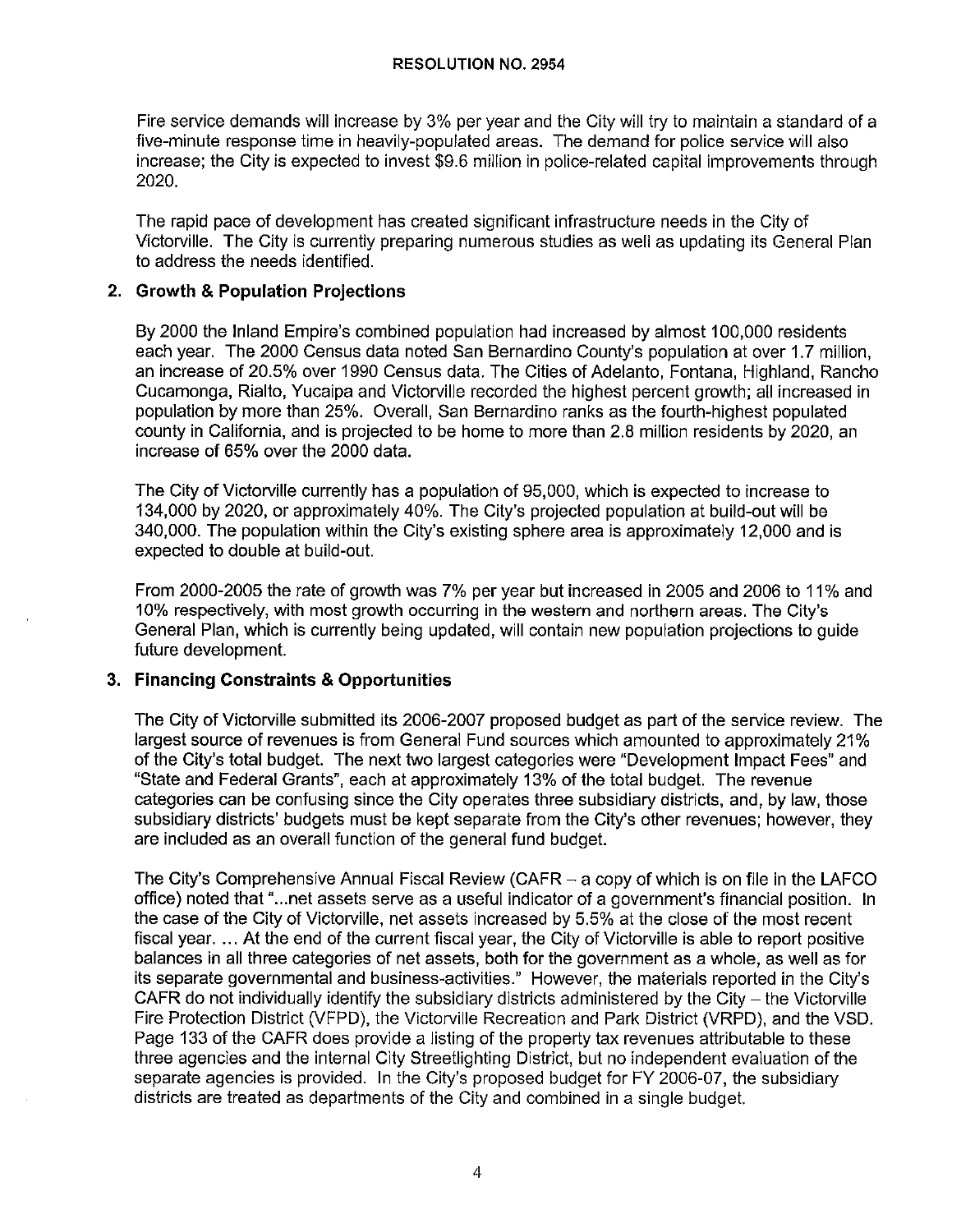A concern heard repeatedly by all LAFCOs throughout California is that cities, when operating enterprise activities, such as water and sewer, charge higher than appropriate administrative charges to cover General Fund needs. Most cities that operate subsidiary districts adopt policies regarding the level and extent of transfers from enterprise funds and/or subsidiary districts. If the City of Victorville has adopted such policies, it is requested that a copy be provided to LAFCO and it is recommended that copies be posted on its website to provide greater transparency of operations for residents. If such policies have not been adopted, the City Council should consider them.

## **4. Rate Issues & Restructuring**

No specific rate information was submitted by the City of Victorville. It noted that water and wastewater rate adjustments will be necessary to address future needs. The City noted minimal opportunities to restructure solid waste collection rates.

## **5. Cost Avoidance & Opportunities for Shared Facilities**

The City of Victorville noted that there will be opportunities for "eliminating duplicative costs" as it annexes land, although no specific information was submitted to substantiate what costs could be eliminated. It is assumed that the City would submit a detailed fiscal analysis with its annexation proposals. The City's service review noted that it participates in joint ventures and reviews service levels as a means of avoiding costs. The City shares facilities and services with other public agencies, such as being a member of the WWRA, as well as through contracts with the County Sheriff's Department for the provision of law enforcement services and with local schools for park services. It also noted that it is proposing the dissolution of its three subsidiary districts to reduce duplicative costs.

## **6. Management Efficiencies**

The City of Victorville noted that the dissolution of its subsidiary districts and the consolidation of water districts might increase management efficiencies. No significant issues were noted.

## **7. Government Structure Options**

The government structure options for the City of Victorville are described below:

1. Subsidiary Districts Dissolution

With this governmental structure option, the City of Victorville would dissolve its three existing subsidiary districts-the VFPD, the VSD and the VRPD. The City adopted a resolution initiating dissolution of these agencies in August 2005; however, a complete application for the individual dissolutions was not received until December 22, 2006. Processing of these applications has begun. The proposals request that the City become the successor agency and all assets and liabilities be transferred to the City. The advantages could include some cost saving, more efficient provision of service and greater transparency of government structure to residents. Since the VFPD and the VRPD serve areas outside the City's current boundaries, as a condition of approval, authorized pursuant to Government Code Section 56886(r), the Commission should require that services shall be continued to be provided to these areas at the same level as in-city services. As an alternative, these areas could be annexed to the City, be served by an out-of-area service agreement with the City, or find alternative service providers. The Fire Protection District serves areas along 1-15 north of the City and the Coad Road Island. However the Coad Road Island could be annexed under the islands provision of the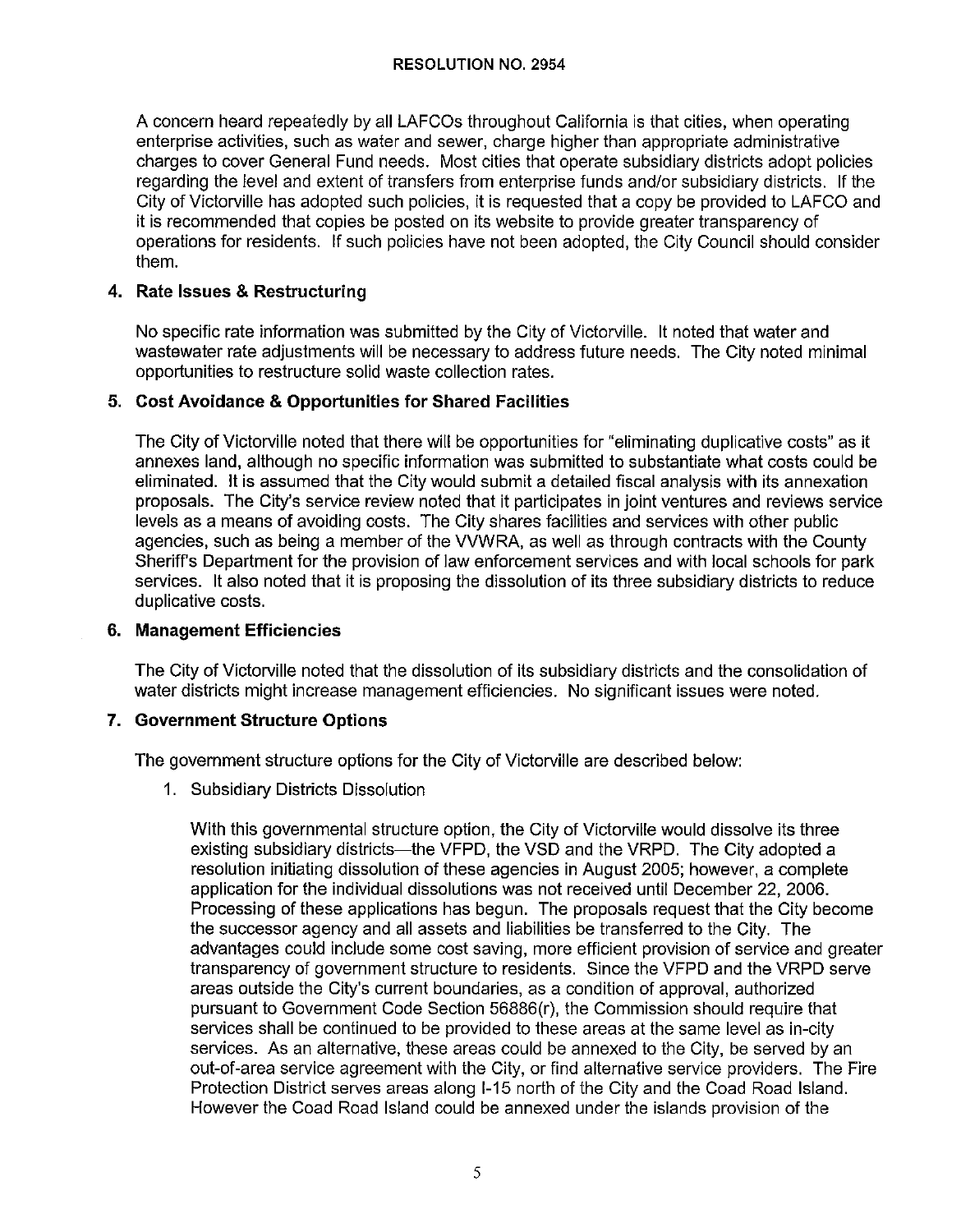Cortese-Knox-Hertzberg Act. The Recreation and Park District serves Spring Valley Lake, three unincorporated islands and the Mojave Narrows Regional Park.

2. Annexations

Annexations which could be processed have been identified to include the following:

- i. Mountain View Acres—this area is comprised of two non-contiguous areas totally surrounded by the City of Victorville: a southern portion (1,006 acres and 2,521 residents) and a northern portion (308 acres and 669 residents).
- ii. Spring Valley Lake-this area encompasses a 1,461 acre developed community with 6,566 residents located between the City of Victorville and the Mojave River at the southeastern edge of the City.
- iii. Baldy Mesa—this 4,215-acre area, which is served by the Baldy Mesa Water District (BMWD), is located to the west of the City and has approximately 655 residents.
- iv. SCLA Vicinity-this area is located between the SCLA and Route 66, southwest of Oro Grande. This area is predominantly flood control lands with little development potential.
- v. Coad Road Island-The Coad Road Island, a 96-acre island entirely surrounded by the City of Victorville with 28 residents, could be annexed under the provisions of Government Code Section 56375.3 which allows cities to annex unincorporated urban islands through a streamlined process that does not require protest proceedings or elections provided the islands do not exceed 150 acres. The City and LAFCO staff should address any other islands within the City that meet the requirements of 56375.3, are less than 150 acres and meet the Commission's defined policy for "substantially-surrounded" islands. This would result in more efficient provision of services and more logical governmental boundaries.
- 3. Reorganization of Water Districts

The City has also requested a reorganization of the BMWD and the WWD into a consolidated water district, to be known as the Victorville Water District and establishment of the consolidated agency as a subsidiary district of the City. The City noted in its service review report that the proposal could enhance water conservation, increase opportunities to share facilities, avoid and reduce costs, prevent conflicts between approved land uses and water supply, provide an opportunity for uniform rates to City residents and improve management efficiencies.

### **8. Local Accountability & Governance**

The City of Victorville is governed by a five-member Council elected at-large to four-year, staggered terms. The figure which follows lists City of Victorville's councilmembers and their titles. No information regarding terms of office or stipends was provided.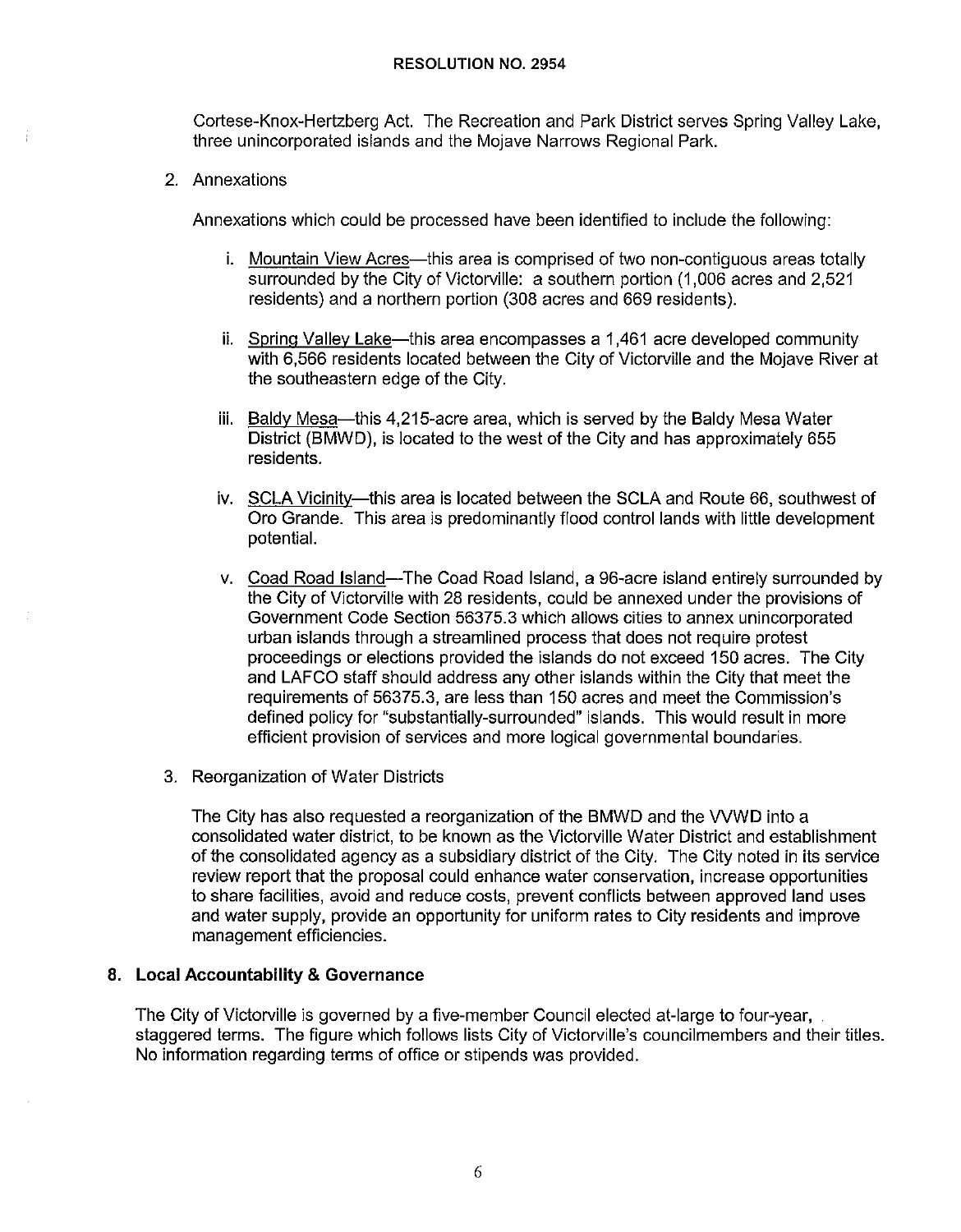| <b>Experimental International Property</b> | <u>s an amhair an s</u> | $\log_{100}$ |
|--------------------------------------------|-------------------------|--------------|
| Mike Rothschild                            | Councilmember           | 2004-2008    |
| Rudy Cabriales                             | Councilmember           | 2004-2008    |
| JoAnn Almond, Mayor Pro<br>Tem             | Councilmember           | 2006-2010    |
| Terry E. Caldwell, Mayor                   | Councilmember           | 2006-2010    |
| <b>Bob Hunter</b>                          | Councilmember           | 2004-2008    |

The City of Victorville's City Council holds its regularly-scheduled meetings on the first and third Tuesday of each month at 7:00 pm. No significant issues related to local accountability or governance were identified.

WHEREAS, the following findings are made in conformance with Government Code Section 56425 and local Commission policy:

### 1. **Present and Planned Land Uses**

The City of Victorville encompasses approximately 74 square miles of territory. The present and planned land uses within the City include a range of residential, commercial and industrial uses including large areas available for development. There are approximately 3,250 acres zoned for commercial use, with nearly 60% available for development, and 5,400 acres zoned for light and heavy industrial use, nearly 90% of which is currently vacant. Within the City's proposed sphere of influence expansion area to the north and northeast of its existing sphere of influence, there are more than 13,000 acres identified in the City's Municipal Service Review (MSR) as proposed low density residential development.

### 2. **Present and Probable Need for Public Facilities & Services**

The City of Victorville currently provides a range of municipal services to its approximately 91,000 residents, including parks and recreation, police (through a contract with the County Sheriff), fire, trash, economic development, and wastewater collection and treatment. The need for Cityprovided services will increase, as the city's population grows. Projected population growth is estimated to be 3% annually with a projected population of 134,000 by 2020 and an approximate build-out population of 340,000+.

## 3. **Present Capacity of Public Facilities and Adequacy of Public Services**

The City of Victorville provides most municipal-level services within its current service territory, with the exception of retail water service. The City plans for future growth and service needs. Currently there is not enough capacity to accommodate projected growth for such services as retail water service, wastewater collection and treatment and fire protection under existing City standards. The City's wastewater system, constructed with the WWRA, will need to be expanded to ensure that capacity is available concurrent with need. Connection fees do not cover the City's costs of extending sewer infrastructure to some areas and additional financing may be required. For some areas to convert from septic to public sewer systems, per parcel costs could be as high as \$15,000.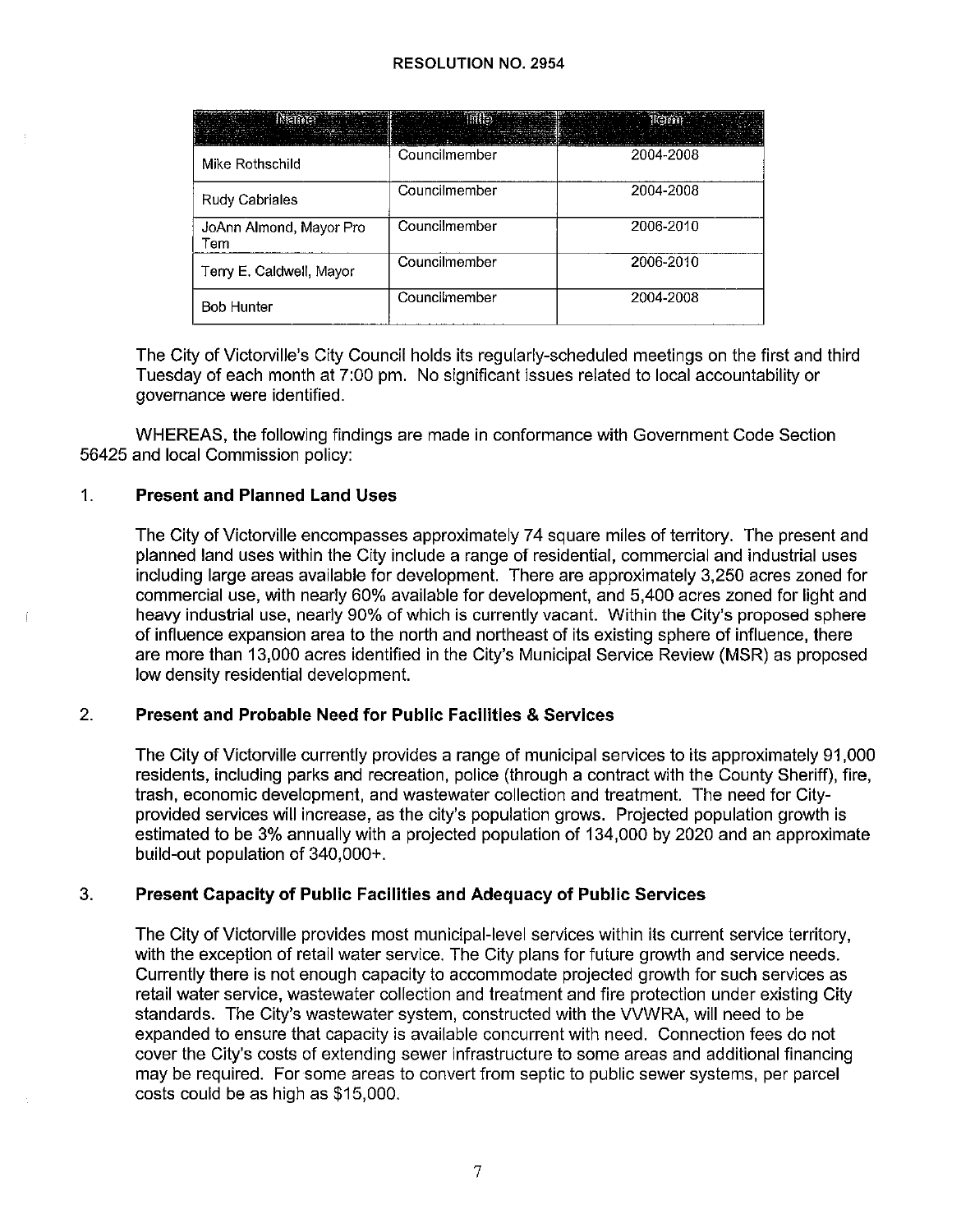While drainage infrastructure is generally built with development impact fees, storm drainage assessments may be needed to construct infill facilities. Such a fee structure would be subject to Proposition 218 requirements. The City plans to invest approximately \$15.4 million in drainage improvements over the next five years.

Traffic is a concern as development increases; the City is planning \$140 million in road and street improvements over the next five years including improvements at intersections along 1-15 and portions of Bear Valley Road.

Demand for fire services will increase with growth. Over the next fifteen years, calls to the VFPD are anticipated to increase more than 50%. The City is planning for at least \$20 million in capital improvements through 2016 with the costs primarily funded through development impact fees. A similar increase in the need for police protection services is also expected and the City plans to invest \$9.6 million in police-related capital improvements through 2020. These costs will be funded by development impact fees and general fund revenues.

### 4. **Social & Economic Communities of Interest**

The City of Victorville's residents share social and economic interests. There are several unincorporated communities within the City's existing sphere of influence including Baldy Mesa, Spring Valley Lake (portion), Oro Grande (portion) and Mountain View Acres. Since the 1970's, the social and economic community of interest for the Victorville community has been defined by the joint sphere of influence assigned the City of Victorville and its subsidiary districts and the combined spheres of influence of the VVWD and BMWD.

### 5. **Other Findings**

- A. Notice of the original hearing was published as required by law in The Sun and the Daily Press, newspapers of general circulation in the area. As required by state law, and Commission policy an  $1/8^{\text{th}}$  page legal ad was provided for this consideration.
- B. Comments from landowners and any affected local agency have been reviewed and considered by the Commission in making its determination.

WHEREAS, having reviewed and considered the findings as outlined above, the Commission: (1) defers consideration of the requested sphere of influence expansion to be known as LAFCO 3082; (2) affirms and upholds the sphere of influence for the City of Victorville; and (3) provides for minor expansions along its southwestern boundary to be coterminous with the sphere of influence assigned the City of Hesperia as it currently exists; and these changes are depicted on maps on file in the office of the San Bernardino Local Agency Formation Commission.

NOW, THEREFORE, BE IT RESOLVED by the Local Agency Formation Commission of the County of San Bernardino, State of California, that this Commission shall consider the territory, described on maps on file in the LAFCO office, as being within the sphere of influence of the City of Victorville, it being fully understood that establishment of such a sphere of influence is a policy declaration of this Commission based on existing facts and circumstances which, although not readily changed, may be subject to review and change in the event a future significant change of circumstances so warrants.